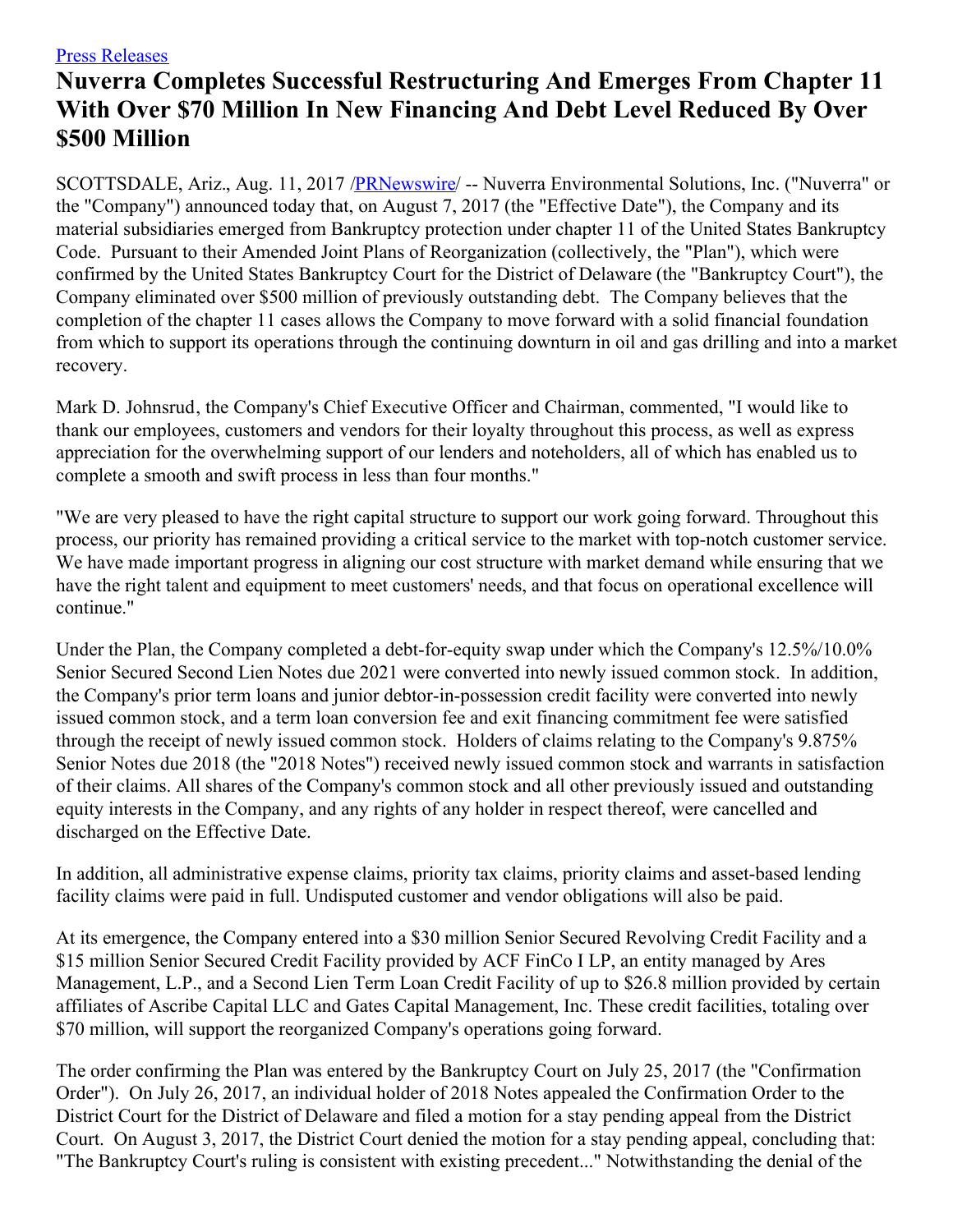motion for stay pending appeal, the appeal remains pending in the District Court. The Company will seek dismissal or denial of the appeal, but it makes no assurances about the outcome of the appeal or the effects of the appeal on our businesses.

Pursuant to the terms of the plan, on the Effective Date, the Company's board of directors ("Board") prior to the Effective Date, other than Mr. Johnsrud, were deemed to have resigned. As of the Effective Date, the reorganized Company's Board now consists of four members, which include:

- Mark D. Johnsrud, Chief Executive Officer of the reorganized Nuverra (Chairman);
- Charles K. Thompson, Managing Partner of PinHigh Capital Partners;
- Michael Y. McGovern, Chairman and Chief Executive Officer of Sherwood Energy, LLC, Chairman and Chief Executive Officer of GeoMet, Inc. and Director of Cactus Wellhead, LLC and Fibrant LLC; and
- John B. Griggs, Chief Financial Officer of Rubicon Oilfield International.

A fifth member of the Board will be appointed by Ascribe Capital LLC at a later date in accordance with the Company's Certificate of Incorporation.

The Company's legal advisors included Shearman & Sterling LLP, Squire Patton Boggs (US) LLP and Young Conaway Stargatt and Taylor LLP. Lazard Middle Market, LLC served as the Company's financial advisor. AP Services, LLC served as the Company's restructuring advisor.

More information can be found in the Company's Form 8-K being filed with the Securities and Exchange Commission today. Information about the restructuring can be found online at <https://cases.primeclerk.com/nuverra> or by calling 1-888-369-8913.

## **About Nuverra**

Nuverra Environmental Solutions, Inc. is among the largest companies in the United States dedicated to providing comprehensive, full-cycle environmental solutions to customers focused on the development and ongoing production of oil and natural gas from shale formations. Our strategy is to provide one-stop, total environmental solutions and wellsite logistics management, including delivery, collection, treatment, recycling, and disposal of solid and liquid materials that are used in and generated by the drilling, completion, and ongoing production of shale oil and natural gas. The Company provides its suite of environmentally compliant and sustainable solutions to customers who demand stricter environmental compliance and accountability from their service providers. Find additional information about Nuverra on the Company's website, [http://www.nuverra.com](http://www.nuverra.com/), and in documents filed with the U.S. Securities and Exchange Commission ("SEC") at [http://www.sec.gov](http://www.sec.gov/).

## **Forward-Looking Statements**

This press release contains forward-looking statements within the meaning of Section 27A of the United States Securities Act of 1933, as amended, or the "Securities Act," and Section 21E of the United States Securities Exchange Act of 1934, as amended, or the "Exchange Act." These statements relate to our expectations for future events and time periods. All statements other than statements of historical fact are statements that could be deemed to be forward-looking statements, and any forward-looking statements contained herein are based on information available to us as of the date of this press release and our current expectations, forecasts and assumptions, and involve a number of risks and uncertainties. Accordingly, forward-looking statements should not be relied upon as representing our views as of any subsequent date. Future performance cannot be ensured, and actual results may differ materially from those in the forwardlooking statements. Some factors that could cause actual results to differ include, among others: the effects